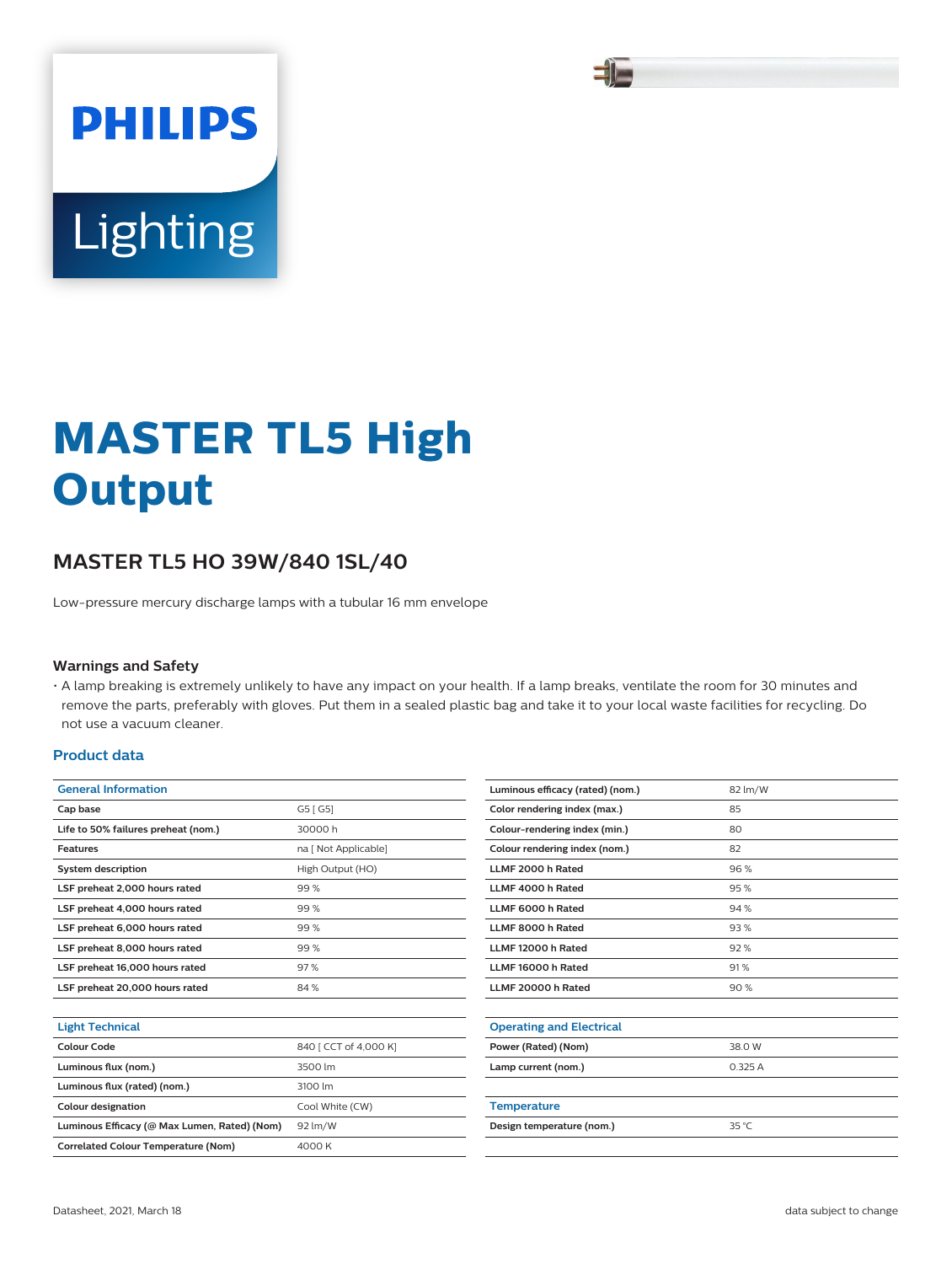# **MASTER TL5 High Output**

| <b>Controls and Dimming</b>                      |                 |  |
|--------------------------------------------------|-----------------|--|
| Dimmable                                         | Yes             |  |
|                                                  |                 |  |
| <b>Mechanical and Housing</b>                    |                 |  |
| Cap-base information                             | Green Plate     |  |
| <b>Bulb shape</b><br>T5 [ 16 mm (T5)]            |                 |  |
|                                                  |                 |  |
| <b>Approval and Application</b>                  |                 |  |
| Energy efficiency label (EEL)                    | $A+$            |  |
| Mercury (Hg) content (nom.)<br>1.4 <sub>mg</sub> |                 |  |
| Energy consumption kWh/1,000 hours               | 42 kWh          |  |
|                                                  |                 |  |
| <b>Product Data</b>                              |                 |  |
| Full product code                                | 871150063964655 |  |

| Order product name                  | MASTER TL5 HO 39W/840 SLV/40 |  |  |
|-------------------------------------|------------------------------|--|--|
| EAN/UPC - product                   | 8711500639646                |  |  |
| Order code                          | 63964655                     |  |  |
| Local order code<br>39840           |                              |  |  |
| SAP numerator - quantity per pack   |                              |  |  |
| Numerator - packs per outer box     | 40                           |  |  |
| <b>SAP material</b><br>927928584055 |                              |  |  |
| SAP net weight (piece)<br>79.200 g  |                              |  |  |
| <b>ILCOS</b> code                   | FDH-39/40/1B-L/P-G5-16/850   |  |  |

### **Dimensional drawing**

| 目 |   |  |
|---|---|--|
|   | Α |  |
|   | B |  |
|   | C |  |
|   |   |  |

### **TL5 HO 39W/840**

## **Photometric data**



**Lightcolour /840**

| Product        |                 | $D(max)$ A (max) B (max) B (min)    |  | $C \text{ (max)}$ |
|----------------|-----------------|-------------------------------------|--|-------------------|
| MASTER TL5 HO  | $17 \text{ mm}$ | 849.0 mm 856.1 mm 853.7 mm 863.2 mm |  |                   |
| 39W/840 SLV/40 |                 |                                     |  |                   |



**Lightcolour /840**